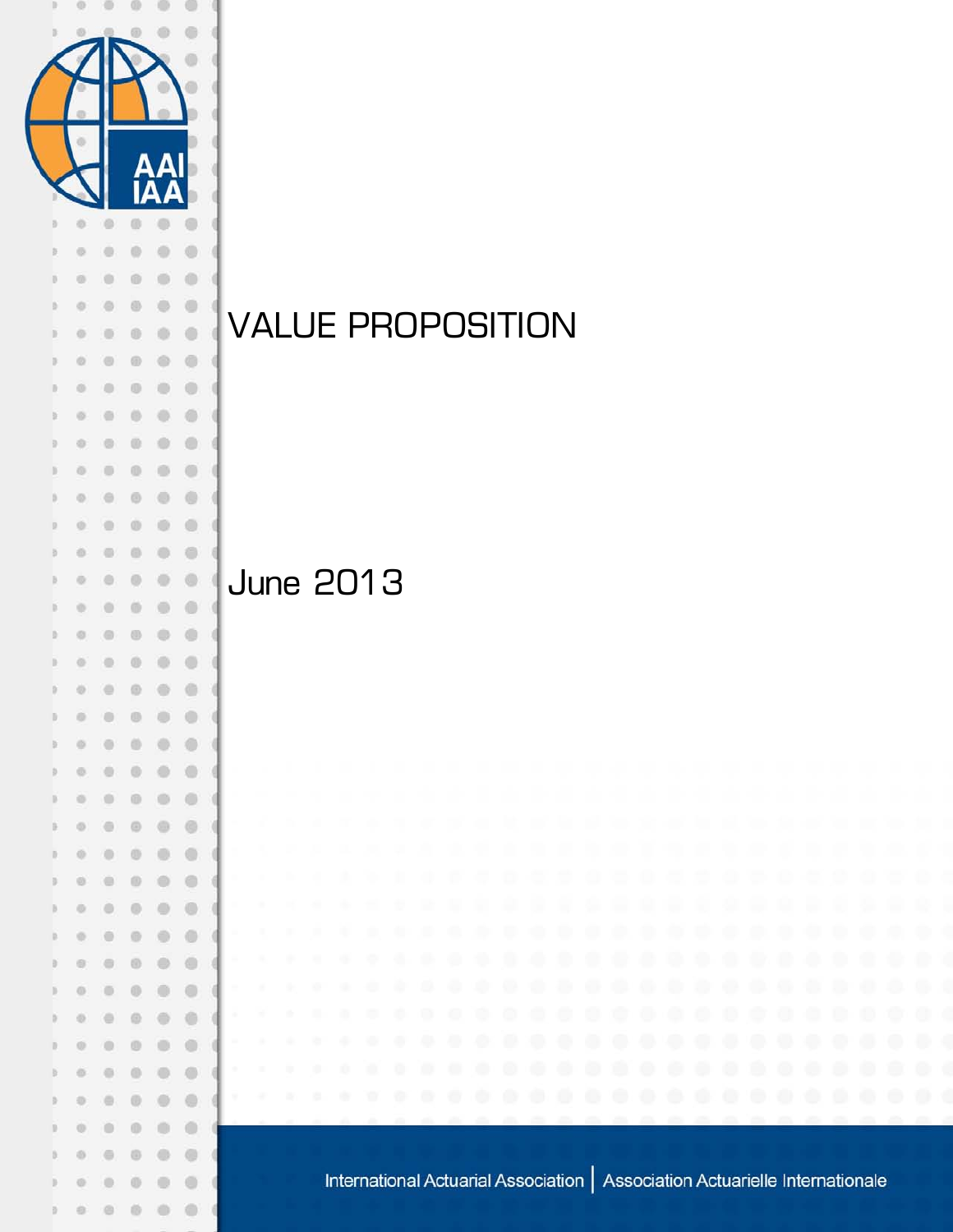## Value Proposition

**This paper has been produced by the Role of the Actuary Task Force of the Executive Committee (EC). The EC has adopted it as a generic document that can be used as written or adapted by member associations for use in their jurisdictions.**



150 Metcalfe Street, Suite 601 Ottawa, Ontario Canada K2P 1P1

www.actuaries.org Tel: 1-613-236-0886 Fax: 1-613-236-1386

Email: secretariat@actuaries.org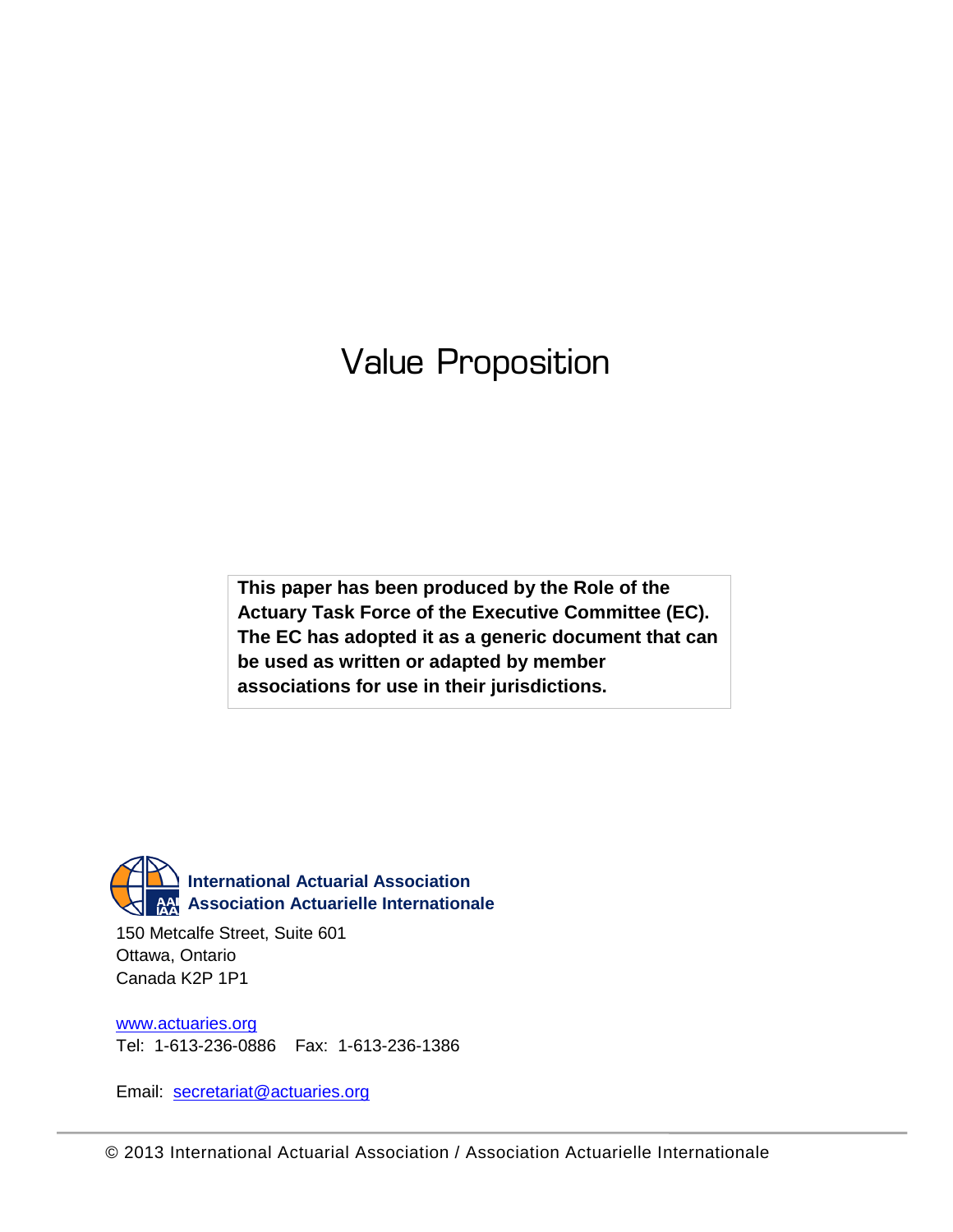This note is intended to help someone who is unfamiliar with the work of actuaries to understand when and why to engage the services of an actuary.

### You Can Do More to Safeguard the Future of Your **Organization**

Actuaries are equipped to help their clients (including employers) make informed choices and develop efficient solutions to safeguard their future in an ever-changing world. These clients include governments, regulators, community organizations, funds, industries, businesses and individuals. An actuary is a professional trained in evaluating the current financial implications of future contingent events. Actuaries work primarily in fields such as life insurance, general insurance, enterprise risk management, health insurance, health care financing, investments, banking and corporate finance, pensions and other employee benefits, as well as social security and overall social protection programs, but they are not limited to those areas.

#### A Trusted Source of Expertise and Integrity

Actuarial professional associations admit members on the basis of their competence and educational attainment, and set standards of professional behavior for their members. They help members to maintain life-long learning, and contribute to the public debate in matters affecting the well-being of society as a whole. Actuarial professional associations recognize that the interests of the public take precedence over the interests of the profession and its members.

An actuary who belongs to a full member association of the International Actuarial Association has demonstrated mastery of actuarial science, is bound by a code of professional conduct, and is subject to a disciplinary process. The advice from such an actuary to his or her client or employer must be provided with integrity, objectivity, and impartiality.